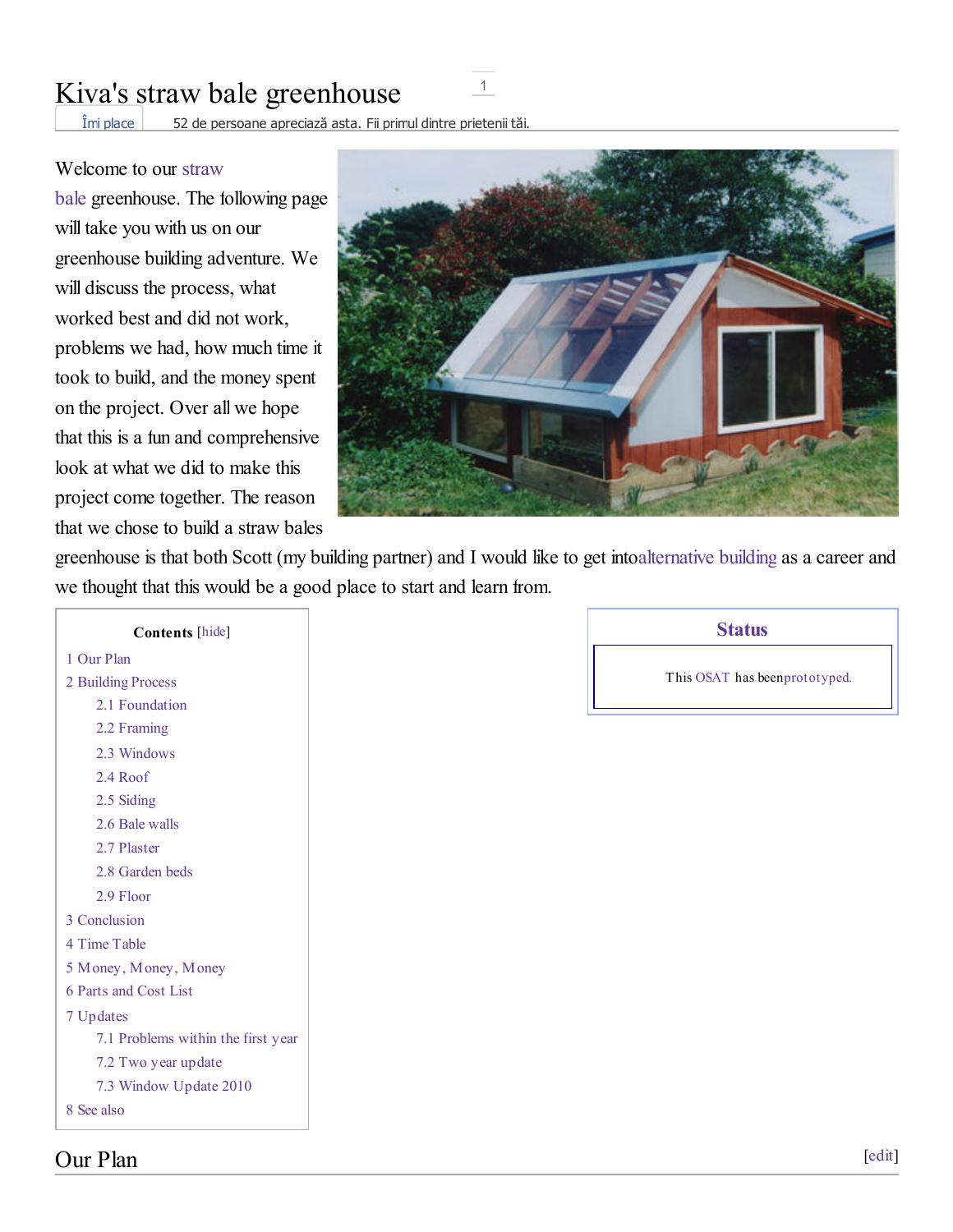To build a straw bale greenhouse where Kiva can grow chili peppers, tomatoes, and lots of other yummy warm weather plants. The reason we decided to build with straw bale was to gain experience with this material and the great insulative value of it. Scott and I decided to have two of the walls straw bale and the other two wood and glass. Where we live no permits are required for a 10' x 12' greenhouse, so we decided these would be the inside dimensions. To receive optimal year-round sun in our area the glass on the south facing wall is at a 40 degree angle. At the building site there is plenty of morning sun and not much evening sun so we opted to have our east side be glass and our west side be straw bale.

# Building Process

### Foundation

This is the yard before we did any work. The garden box and wheelbarrow are right where the greenhouse is going to be built. This part of the yard gets the most light throughout the day and putting the greenhouse here will not block the view from the house. The shade of the house next door will reach the greenhouse late enough in the evening that it will not have any significant affect.(Fig 1)

௬ Fig 1

Because the yard is on a slant we had to level it to lay the foundation. On the side farthest away form the blue house we had to dig down about three feet. Moving all of the soil by hand took much longer then we originally thought and if I were to do it again I would consider renting a small bulldozer. (Fig 2) Once we leveled the ground it was time to dig out the area for the foundation. Scott is standing on the northern side and the fence is to the west. The northeast corner was the hardest corner to dig out and get the forms in place. It is all clay after the first foot and a half and was extremely difficult to work

with. This corner took us almost the same amount of time to as the entire rest of it. When digging out where the foundation was to go it was really important to make sure it was level, square, and all four sides were even with each other so that our foundation would be level, flat, and square.(Fig 3) After the ground was dug and leveled, we put in the forms for the foundation, the posts for the retaining wall, and the rebar. The inside forms are 12ft by 9ft and the outside forms are roughly 14ft by 12ft. Because the north and west walls are going to be straw bale the foundation on those two sides has to be 18in wide. This is so that a bale can sit on its side and not hang over the edge of the foundation. We have three pieces of rebar running down each side of the foundation, which are sitting three inches off the ground and the poles for the retaining wall go into the ground about two feet and are leveled.(Fig 4) The concrete for the foundation we bought premixed and ready to pour. To get it from the wheelbarrow into the forms we used a small piece of metal stovepipe, which we got from the recycling center, that made a perfect chute. In total we used about two and a half yards of concrete. Everything went really smoothly, the forms held and we had no disasters. Once the pour was complete we pushed L shaped rebar pieces into the foundation on the North and West sides so that they were sticking up vertically. These are to help hold the bales in place.(Fig  $5&6$ )

[edit]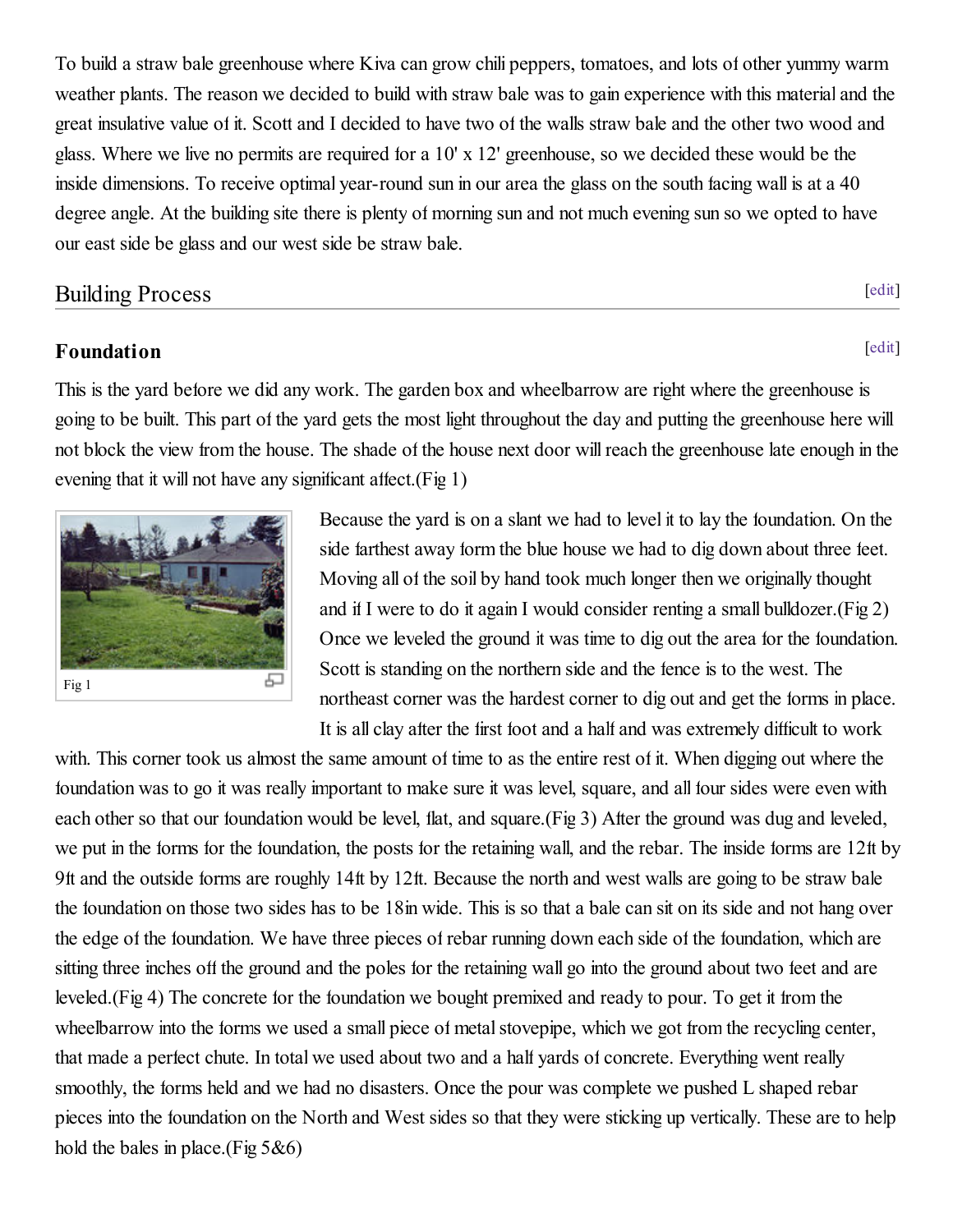













# Framing



Fig 7 **Fig 7** like a traditional small building except we Fig 8 The framing starts to go up and the greenhouse is taking shape. We bolted pressure treated 2x4's to the top outside edge of the foundation and secured the rest of the frame to that. It is constructed did not include any studs or other excess wood. The rafters are 2x4's instead of



the standard 2x6's which helped to reduce the amount of wood used and by having straw instead of timber to infill our walls is reduced our 2x4 usage by 152 board feet. In order to slow the wicking process between the earth and the concrete we put French drain around the foundation. (Fig 7&8)

# Windows

The first window we put in the greenhouse is the one on the east side.(Fig 9) This window lets in a lot of morning sun and helps take the night time chill off. All of the windows are second hand and recycled that we bought locally. A problem we had with the first window is that it is made to go vertical not horizontal, the way we installed it. Because of this there are springs in the window to help it go up and in this case, being on its side, the springs help it open but it is very hard to close. To fix this we removed the springs and now it slides easily in both directions. Another problem we discovered is that the drains for the window are now on the side instead of the bottom where they are supposed to be. This has lead to a leak right in the center of the window which could

[edit]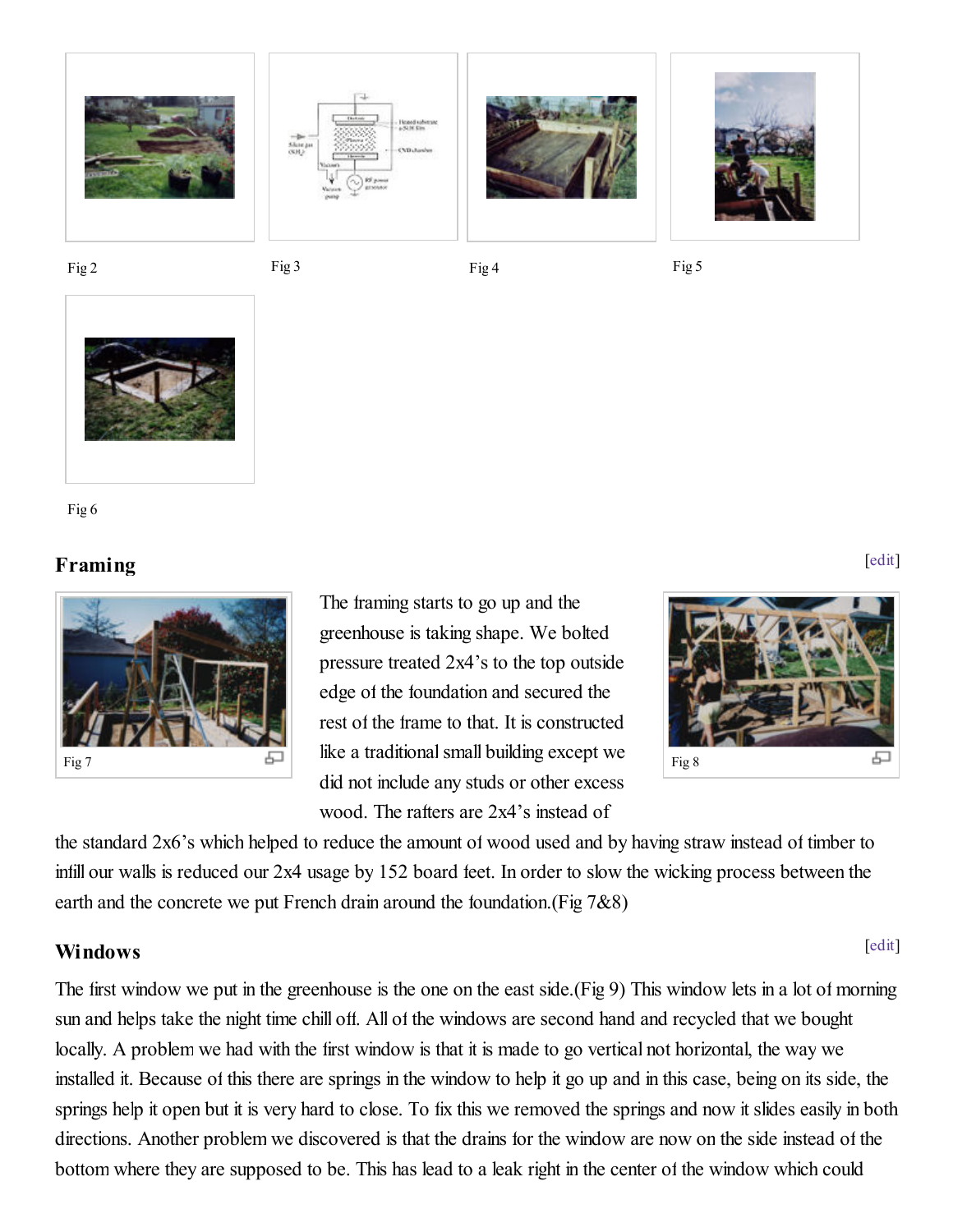eventually lead to rot. On the south side we installed two long windows on the bottom. These will not let in much light but they will let in a little and are mostly for aesthetics. (Fig 10)

[edit]



#### Roof

Fig 10  $\Box$  and forms a better bond. We considered Fig 9 We stained the wood before putting the roof and glass on because we did not want to get stain on either of them. Stain also helps the sealant attach to the wood using linseed oil to seal the wood but



because it has to be continually reapplied we decided it would be inappropriate for the greenhouse. The property that the greenhouse is on is usually a rental and it would be hard to maintain while not living here. The stain we used is Behr deck plus and is water based. For the roof we used a plastic material that is shaped like cardboard and has an R-value of about 2.5 which is better than the non-insulative corrugated fiberglass roofs normally used on greenhouses. This material is also flat which makes it easy to install.(Fig 11) Putting up the glass turned out to be more difficult than expected. To hold it in place we hammered two wooden blocks below each sheet of glass. Then around the sides of each window, between the glass and the wood, we put double-sided foam tape as a sealant. Outside of that we were suppose to put a special kind of caulking but it turned out to be a disaster. It was very messy, got everywhere, did not make a proper seal, and was a pain to work with. What we should have done is had the rafters a little farther apart so that we could have a piece of wood in-between each piece of glass. This would allow us to screw another piece of wood on the top ofthe glass to help hold it down and add more protection from leaks.(Fig 12)





# Siding

[edit]

After the roof and glass were up we put on the roof cap and siding. Some of the siding was 4'x8' sheets of exterior plywood called T1-11 but we also used some of the roofing material on the east side to let more light in. Once the siding was up we stained that as well.(Fig 13)

# Bale walls

[edit]

For the walls we used three string bales of rice straw. We figured we would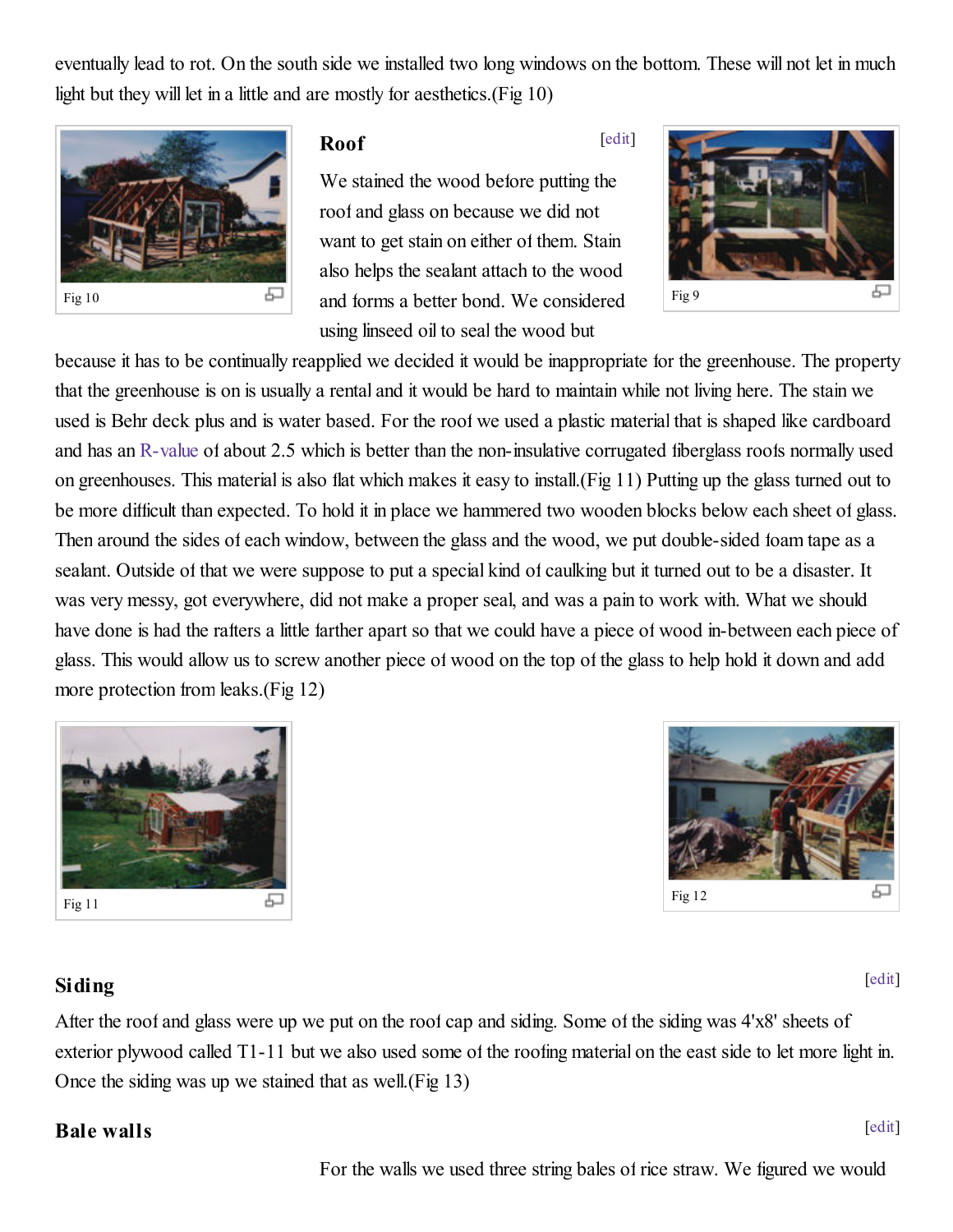

need about 18 bales but got a couple extra for mistakes and to test stucco on. Before putting them into the greenhouse we stacked them on wooden pallets to keep them off the ground and dry. The first bale turned out to be our trouble bale because we did not have it over far enough to the west and it made an indentation in the wall. This spot will be discussed in more detail later on.(Fig 14) Once the first layer of bales was down we pushed vertical pieces of rebar through them that were tall enough to go six inches into the top bale. When putting the second layer on it was important to watch the

rebar and make sure it stayed straight and did not bend. We had to cut one of the bales at an angle to fit into the rectangular section to the left of the door. First we tried to use a saw but this did not work very well and we do not recommend it. What we found to work best was a pair of long bladed garden sheers. (Fig 15) There were about seven bales that we had to shorten by using a baling needle. A baling needle is just a big version of a sowing needle. Ours was made out of an old copper-grounding rod. First we would restring the bale and tie them really tight by using a trucker's hitch before cutting the originalstrings off. To get the bales down tight over the rebar we put a two by four over the top of each bale and had someone hang on each side.(Fig 17) We found this to be the only way to get the top bales really tight. In the end we only ended up using the 18 bales that we predicted we would need. Here she is with all of the bales in her before we put any stucco on. How satisfying. (Fig 18&19) To help hold the walls in place we made top plates out of  $2x4$ 's that were put together like a ladder. We ran wire cables over these plates and secured them to the foundation. Every cable has a turn buckle on each side of the wall so they can be tightened down. Once they were secure we filled every crack between the bales with as much straw as could be stuffed into them.(Fig 20)









Fig 14 **Fig 15** Fig 16 **Fig 16** Fig 17 **Fig 17** Fig 17









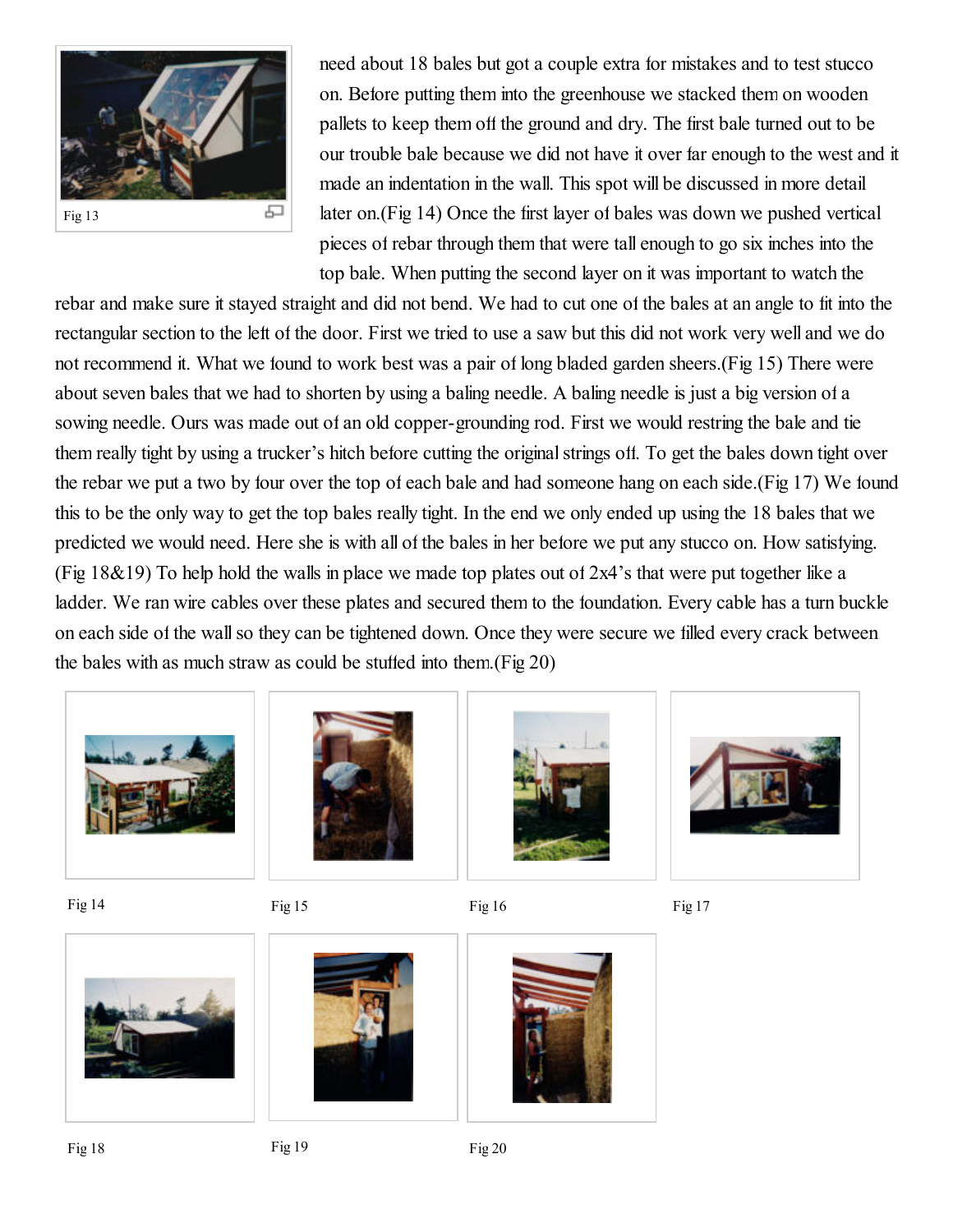#### **Plaster**  $[edit]$ Plaster

The first layer of stucco is a clay slip. This is made of clay that has been put through a screen, soaked in water, and blended into a creamy texture. When we had 50 gallons made we rented a plaster sprayer to apply the mixture onto the walls. If we did not have this sprayer we would have had to apply it by hand which would have taken a long time and we could have never gotten it to penetrate the walls deep enough. The purpose of the clay slip is to create a surface to which the rest of the stucco can bind to.(Fig 21) To mix the second layer, which is called the scratch layer, we rented a cement mixer. This layer is a combination of sand, clay, and straw and is the consistence of brownie mix.(Fig 22) We applied the scratch layer to the bales after the slip had dried a little. This is a thin layer put on by hand into which we made horizontal lines with our fingers so that the next layer would sick to it. When applying the scratch layer it is best to start on the bottom of the wall and work your way up pushing the mixture in an upward direction.(Fig 23) The third layer or filler layer was mixed with our feet on top oftarps. This layer is made up of the same materials as the scratch layer but the proportions are a little different. There is less clay, less water, and the pieces of straw are longer.(Fig 24) As with the last layer it is important to work in an upward direction so that each piece of stucco is bonded with the one below it. We would mix up a small amount of filler and break it into small hand sized balls that we applied one at a time dampening the wall before sticking them on. There are a couple of reasons why it is important to dampen the layer underneath before adding new material on top. One is to help the new stuff stick and two so that the layer beneath it does not suck out the moisture from the one on top and cause cracking. With this layer you can take out all the impurities of the wall. If there is a little hole you just fill it, hence the name filler layer. The application of this layer was extremely time consuming and took approximately 120 hours by itself.(Fig 25&26) Once the filler layer was complete it was time to do any artwork that we wanted on the walls. The artwork is done with the same mix as the filler layer and is like working with clay in ceramics class. It is important to make your designs much bolder than you want your finished product to be so when you add the last coat of stucco the detail is not lost.(Fig  $27&28$ ) The preparation of the materials for the last coat took a long time. The last coat is made up of horse manure, clay, sand, and flour paste, all of which had to be processed. The sand was run through a 1/8 inch screen(Fig 28), the manure was pushed through a  $\frac{1}{4}$  inch screen(Fig 29) and the clay needed to be blended into the same creamy consistency as the slip. Fortunately, we had some help with this process from a class at the local university. Once the materials were ready we mixed them like the last layer, on a tarp with our feet, and applied it to the wall by hand. This layer did not have the right ratios and had to be redone later due to cracking. The lesson we learned here is to make sure that your test strips are right and you have the proportions correct. (Fig 30&31) This is our test strip bale. In the future I will make all of my test strips about twice as big as what I did here so that I get a better feel of how it will look when it dries.(Fig 32) The mistake in our plaster turned out to be not enough sand or horse manure. Our final ratio was two parts sand and horse manure to one part clay and lots of water to make it go on easy with a trowel.(Fig 33)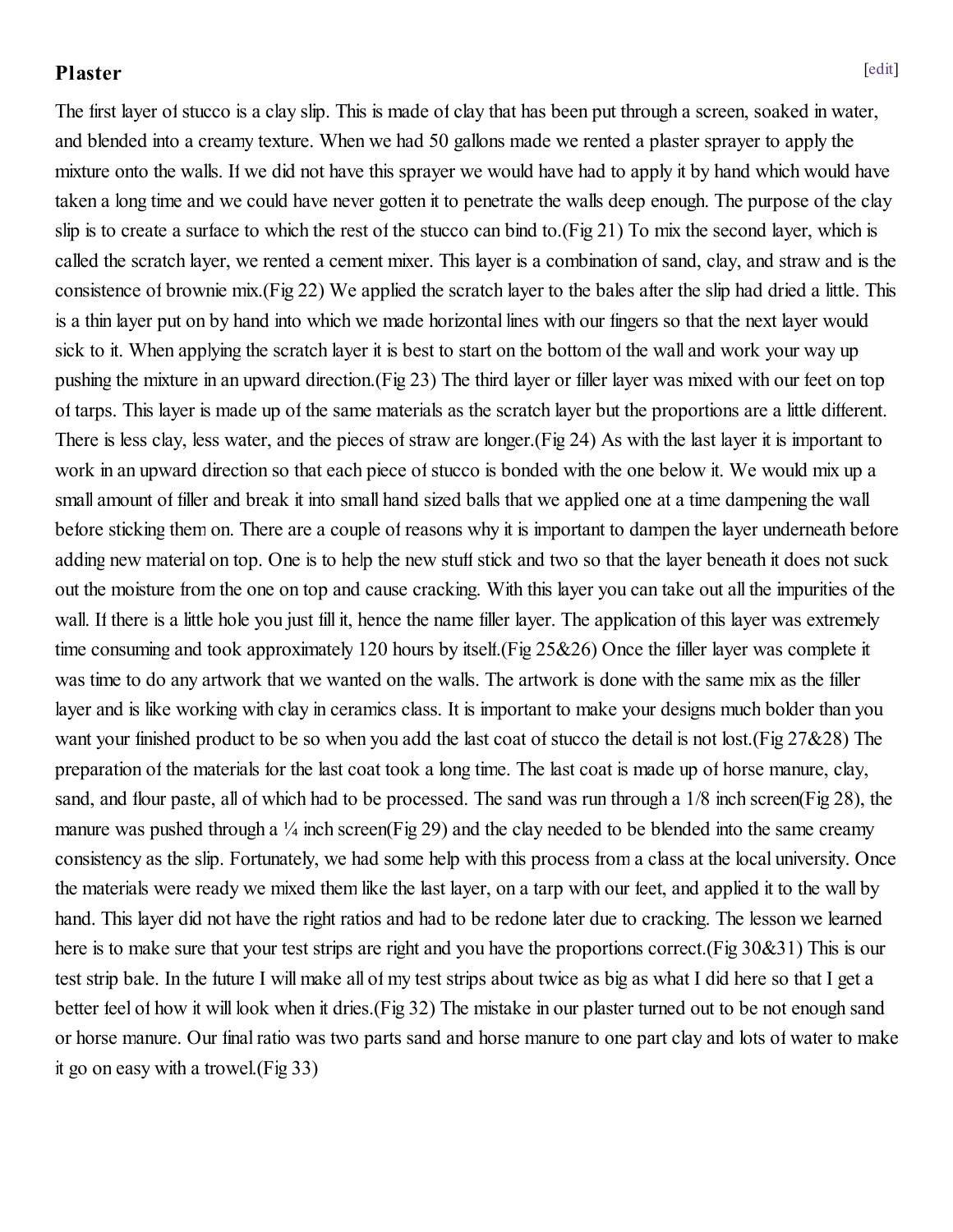

















Fig 29 Fig 30 Fig 30 Fig 31 Fig 32





# Garden beds

[edit]

The garden beds sit right on the ground with each side buried a couple of inches into the floor. They were put together inside the greenhouse and then leveled which was hard to do with them in there because they got in the way. If I were to do it again I would first dig the trenches for the beds to go into and level them off. After they were level I would then put the beds together in place.(Fig 34) Once the beds were built we filled them with soil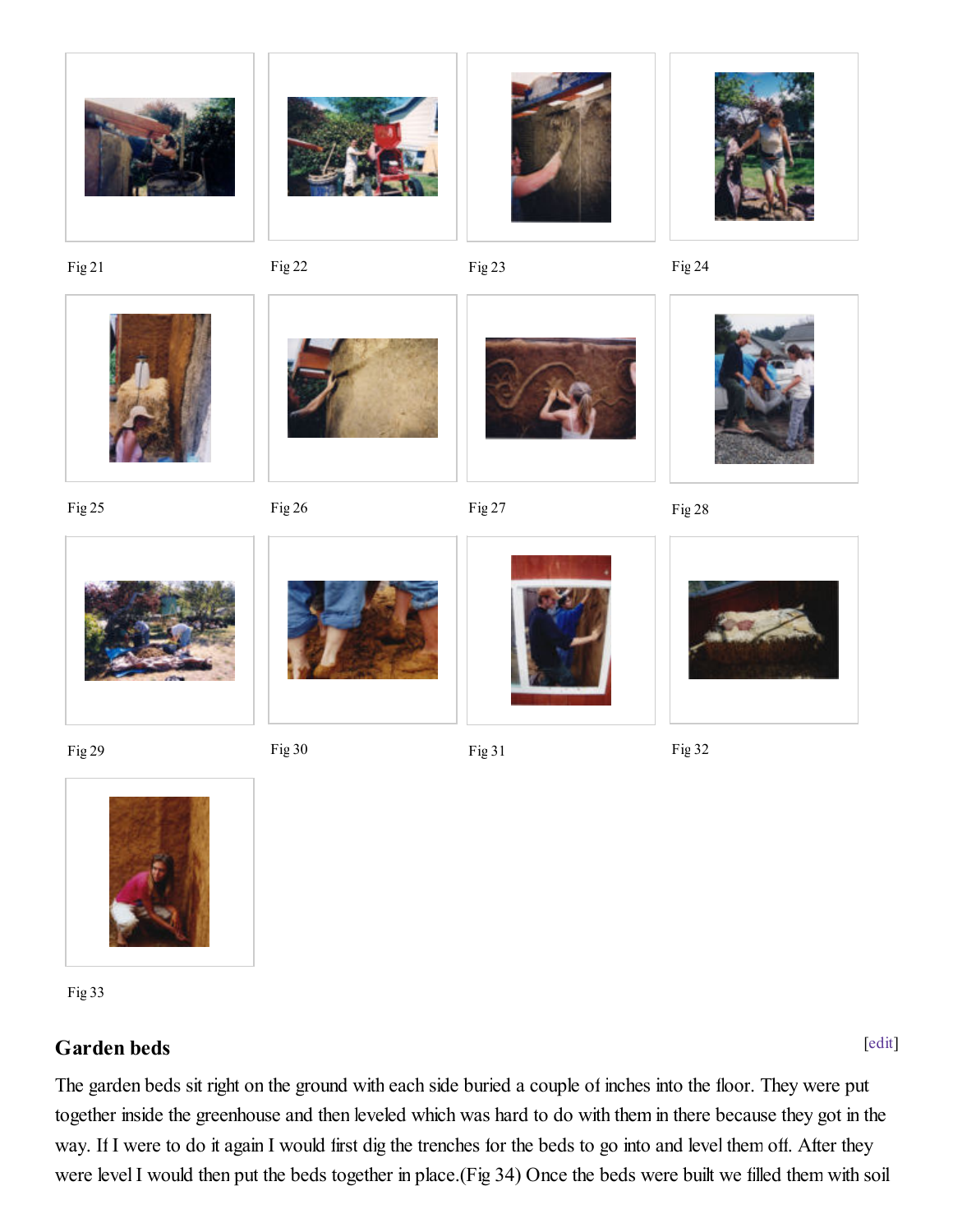that came from the garden box that used to be where the greenhouse is now. To fill them we brought the soil in one bucket at a time. This was a lot of work.(Fig 35)





#### Fig 34 **Fig 35** Fig 36

#### Floor

Before we put the garden boxes in we compacted the floor with a hand tamper, which consists of a steel plate at the bottom of a stout pole, and shaped the floor so that it was at a slant ending at the hole in the foundation. Once the garden boxes were in place and full we laid gravel on the floor. Scott shoveled the gravel in through the window and then leveled it out making the floor flat. We decided to use gravel to keep the floor clean and retain some heat.(Fig 36)

### **Conclusion**

The most important advice that we could offer anyone who is going to attempt this type of project is to plan, plan, plan. We cannot emphasize how much we would have benefited from a detailed design, plan of attack, and cost analysis. A large amount of money went to hidden costs due to our lack of planning. The other major problem we encountered was the application of the cob-filler layer. There has to be a better way to seal the straw bales that does not require so much work. Some of the successes we had include: the use of a truckers hitch when retying the customized bales, the cement mixer for mixing the plaster, a texturing gun for applying the slip layer, and finally the dual purpose wood for the foundation forms and the retaining wall. The most satisfying part of the project was how so many people became involved. People just walking by on the street stopped to ask us what we were doing and to complement our work. It provided a sense of community and built strong friendships. We are extremely happy with the outcome and Kiva has been able to grow tomatoes and peppers with ease for the last two years.









[edit]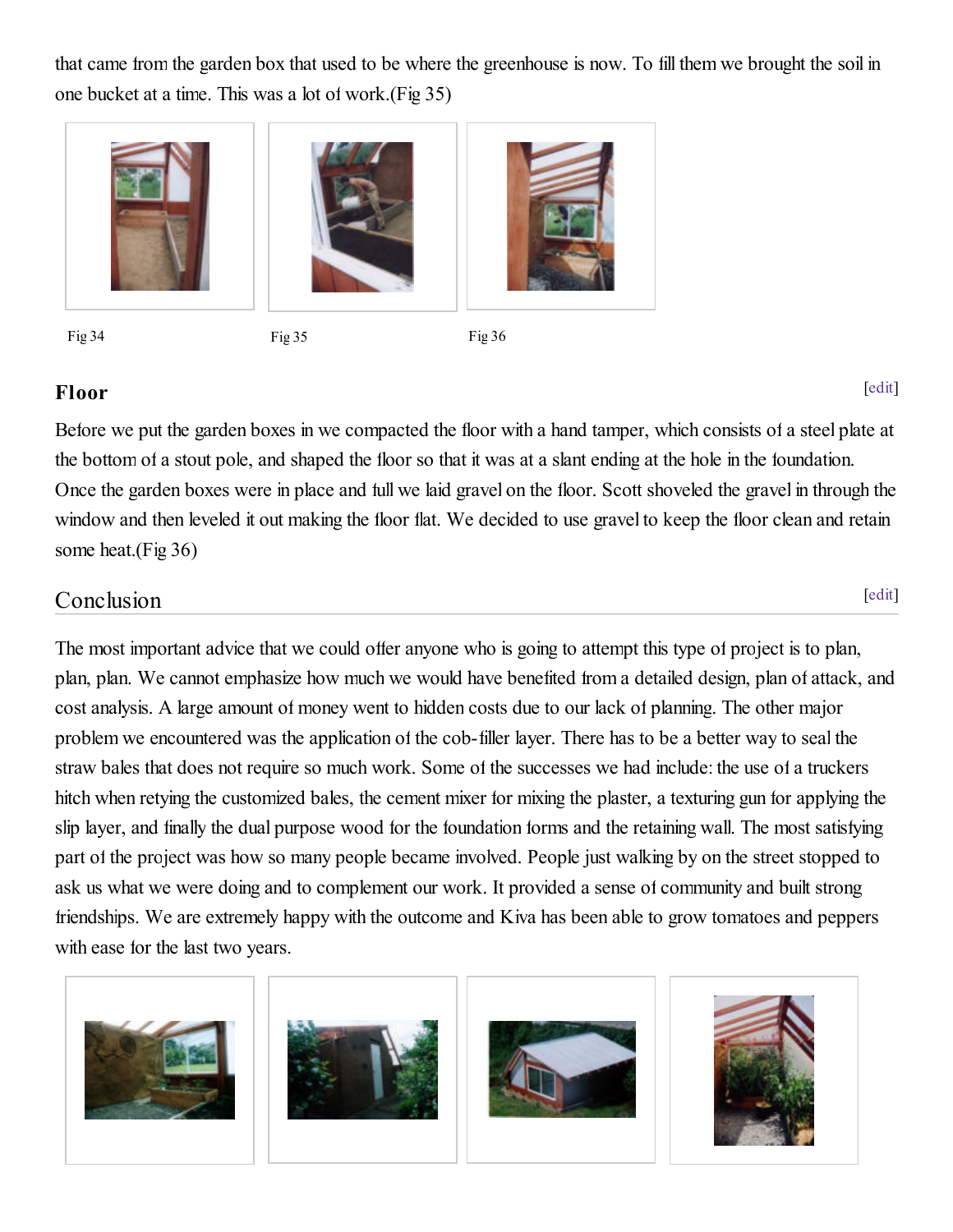All of our time is measured by how many hours it would take one person to complete a portion of the project. Mostly there were two people working at once and sometimes it was as many as forty, so we broke it down into the amount of time it would take one person to do the work by him or herself.

| Task                                          | <b>Hours</b> spent                 |
|-----------------------------------------------|------------------------------------|
| Research                                      | 24 hours probably a lot more here. |
| Shopping                                      | 30 hours                           |
| Digging                                       | 34 hours                           |
| Building forms and preparing to pour 21 hours |                                    |
| Pouring concrete                              | 32 hours                           |
| Building the frame                            | 68 hours                           |
| Staining the wood                             | 27 hours                           |
| Putting roof on                               | 20 hours                           |
| Shaping floor                                 | 6 hours                            |
| Door frame                                    | 5 hours                            |
| Glass roof                                    | 19 hours                           |
| Windows                                       | 20 hours                           |
| Siding                                        | 21 hours                           |
| <b>Bales</b>                                  | 32 hours                           |
| Preparing bales                               | 18 hours                           |
| Stuccoing                                     | 303 hours                          |
| Retaining wall                                | 6 hours                            |
| Beds                                          | 18 hours                           |
| Fixing leak                                   | 12 hours                           |
| Misc                                          | 36 hours                           |
| Total hours worked: 742 hours                 |                                    |

# Money, Money, Money

This is all the money that was spent on the greenhouse. We kept it divided up so we could get an idea of where the most costly areas were. By doing this we can find ways to cut back expenses in the future.

# Parts and Cost List

| Item                        | Cost (\$USD) |
|-----------------------------|--------------|
| Wood                        | 67           |
| Hardware                    | 314          |
| Reciprocation Hammer Rental | 50           |
| Lag bolts                   | 25           |
| Windows                     | 24           |
| <b>IDoors</b>               |              |

[edit]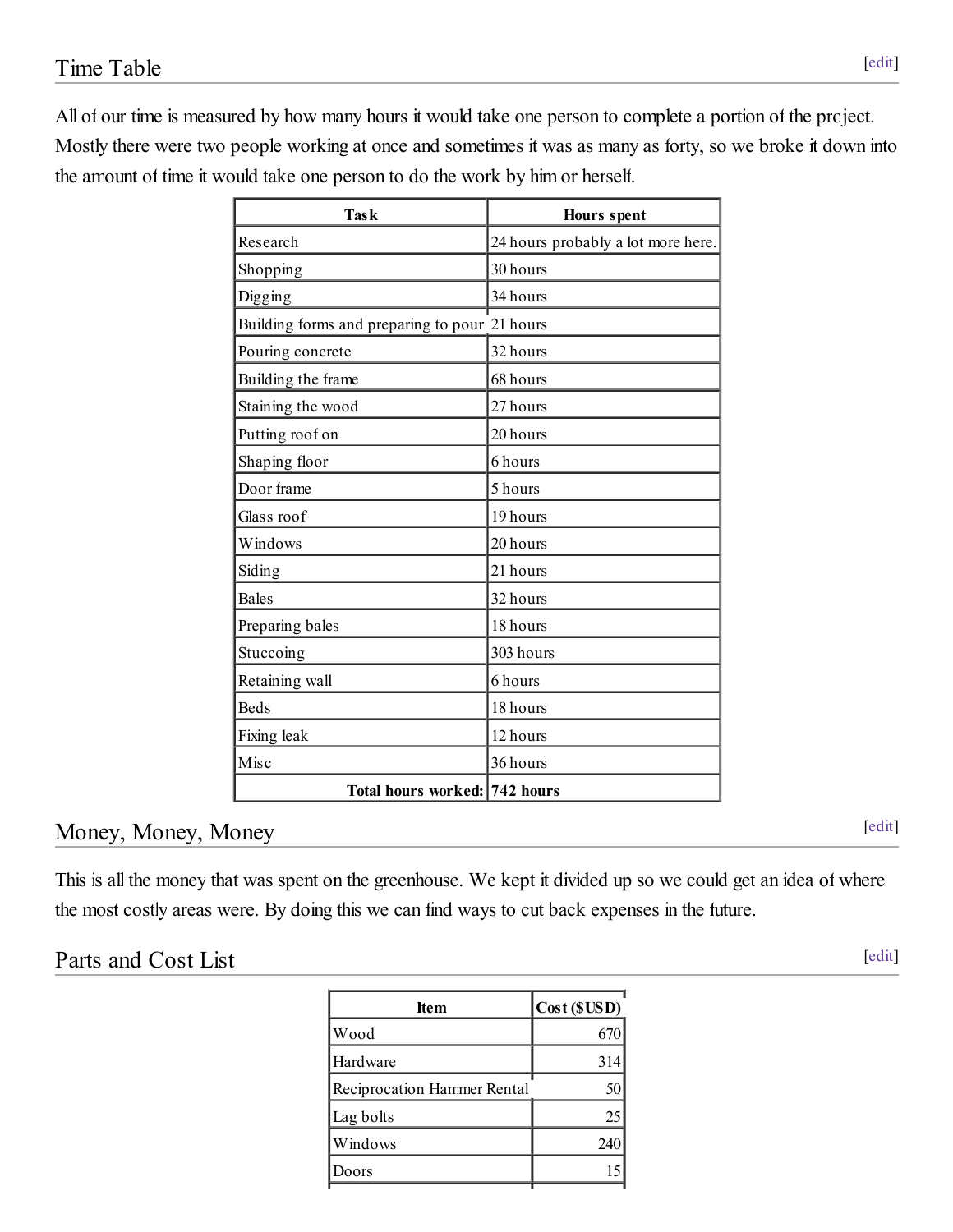| Concrete            | 316    |
|---------------------|--------|
| Tarps               | 89     |
| Barrel              | 18     |
| Pipe                | 16     |
| Stake puller        | 4      |
| Gravel              | 33     |
| Roofing             | 345    |
| Stain               | 74     |
| Sealant             | 52     |
| <b>Straw Bales</b>  | 174    |
| Siding              | 122    |
| Cement mixer rental | 32     |
| Sand                | 52     |
| Clay                | 10     |
| Misc Rentals        | 88     |
| <b>Total Cost</b>   | \$2772 |

# Updates

# Problems within the first year

When the bottom first bale was put in it was not flush with the rest of the wall. This created an indentation in the wall that needed to be filled. The first thing we tried to do to fix this spot was to tie a 6 inch section of straw into that hole and then plastered over it. We found that un-baled straw can not be compacted enough for stucco to adhere. So we cut this entire part of the wall off to redo it.(Fig 37) We bought a piece of peg board and tied it onto this section. The reason for choosing peg board is that it is breathable and can be tied easily due of the holes in it. When we put the peg board on we in filled behind it with as much straw as could fit. In order to get the stucco to stick to the beg board we applied a thin layer of cooked flour, horse manure, and sand.(Fig 38) After the horse manure mixture dried the scratch coat and the filler layer went on easily. So far the peg board has worked well and this spot blends in with the rest of the wall.(Fig 39&40)





We had a small problem with the two windows on the bottom south side of the greenhouse. The glass in them come loose and slid down creating a gap between the glass and the top of the molding.(Fig 41) In removing the

[edit]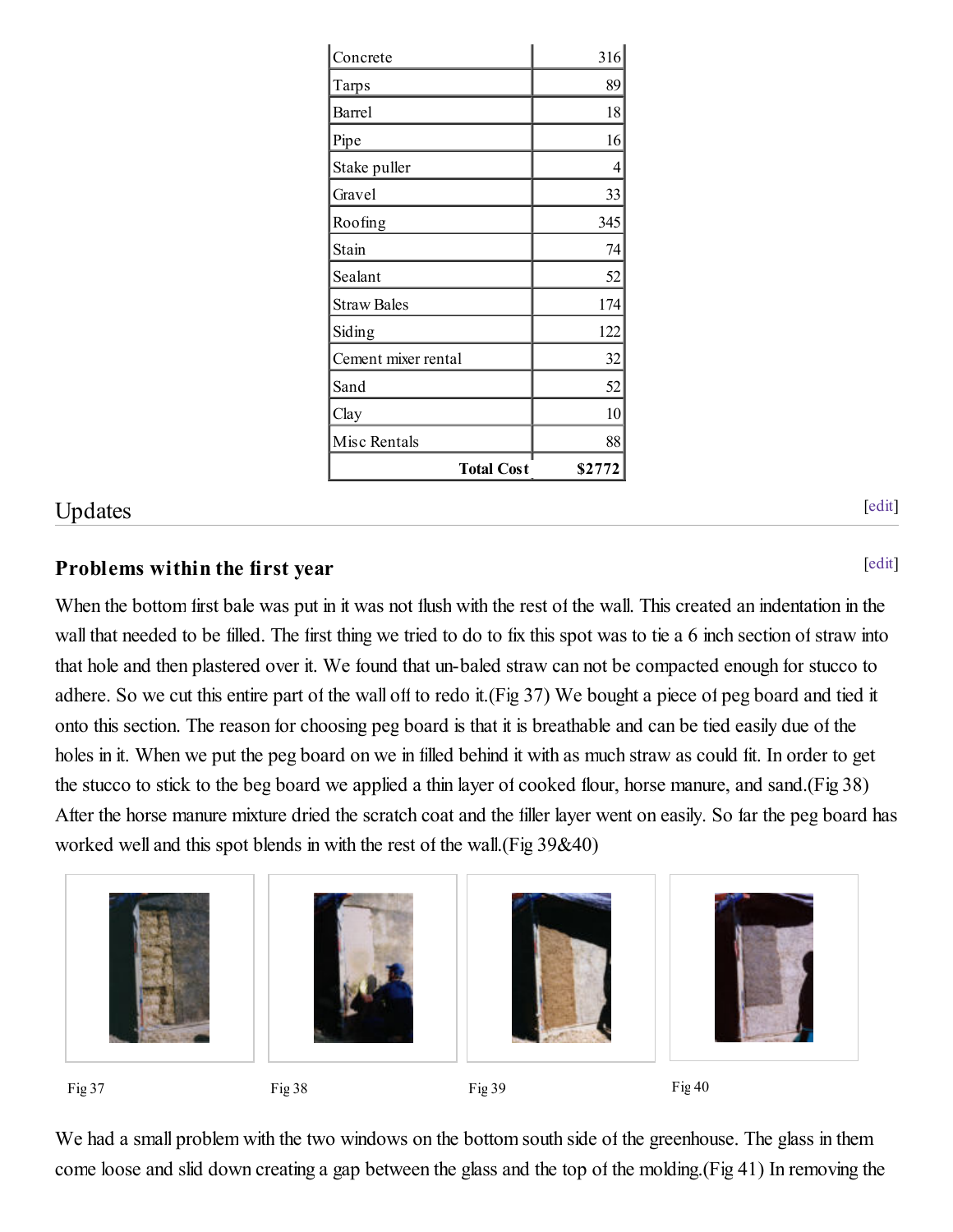glass out we realized the entire window had been installed upside down and the rubber stoppers that were in the window to hold the glass up were on the top instead of the bottom. To fix this we made our own stoppers out of wood and put them in under the glass to hold it in place.(Fig 42)



Fig 41 Fig 42

When the rains come in the fall we realized that we had a huge problem. The southwest corner was leaking and the water was going right into the straw bale wall, which is the worst thing that can happen. Moisture is the enemy to straw bales and a wall will rot away if it is allowed to get wet. You can see in the picture where we noticed the water was coming through.(Fig 43) First we removed the siding and saw that there were two leaks. One on the top where water was getting in between the siding and the bale and the lower leak where we had not sealed the window all the way to the foundation.(Fig 44) We removed any wet straw that we could and left it open to dry out for a month or so.(Fig 45) While drying the entire greenhouse was covered in a tarp so that no rainwater could find its way to the exposed wall. We also made sure there was lots of air circulation around the open area.(Fig 46) To fix the leaks we sealed the window all the way down to the foundation and added a rain gutter onto the bottom of the glass. This gutter canals all the water that comes down the south side of the building so that it no longer runs down the front of the siding and the two lower windows. The late rains in spring put it to the test and we have had no further leaks.(Fig 47)











Fig 43 **Fig 44** Fig 46 Fig 46 Fig 46 Fig 46 Fig 46 Fig 46

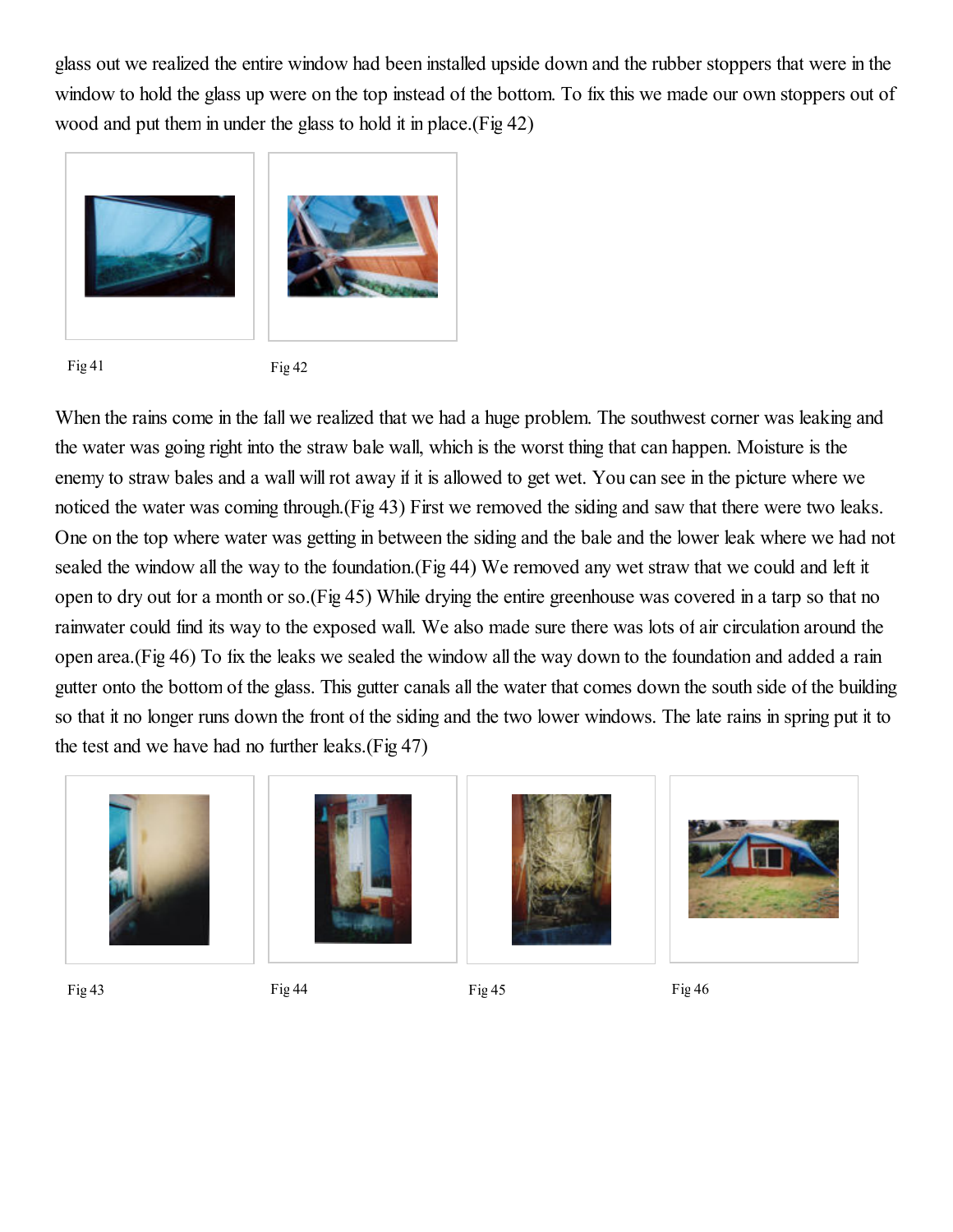

Fig 47

### Two year update

[edit]

After a year of weather there were a couple of improvements that needed to be done. The first was on the retaining wall. Our original wall did not reach all the way down to the ground so a small gap was left where soil found its way through.(Fig 48) If left this could have become a great problem because it would clog up the French drain around the foundation. To fix it I just added an additional board on the bottom of the wall and made sure it was inserted into the ground about an inch so no soil could find its way through.(Fig 49) Next I decided that the ends of the rafters that were exposed on the North side needed to be covered. At first I thought they would be OK because they were stained, but I realized that with the amount ofrain we get in the winter it would be better if they were covered.(Fig 50) Here I just added an additional piece of the roofing material so that it overhung the exposed ends of wood.(Fig 51) While extending the roof I discovered another problem; every screw in the roof was leaking. To fix this I backed out each screw a little bit, ran a small bead of silicon around them and tightened them back down. The silicon created a good seal and so far there have been no more leaks.







Fig 48 **Fig 51** Fig 49 **Fig 50** Fig 51

# Window Update 2010

[edit]

The window on the east side of the greenhouse had a number of problems which are explained above. All of these due to the fact that the window was designed to go vertical but was installed it horizontal. Eventually the weight of the glass on its side shifted the window out of its track and in a storm was blown out and broke. We decided the entire window should be replaced and found another recycled window that was meant to be on its